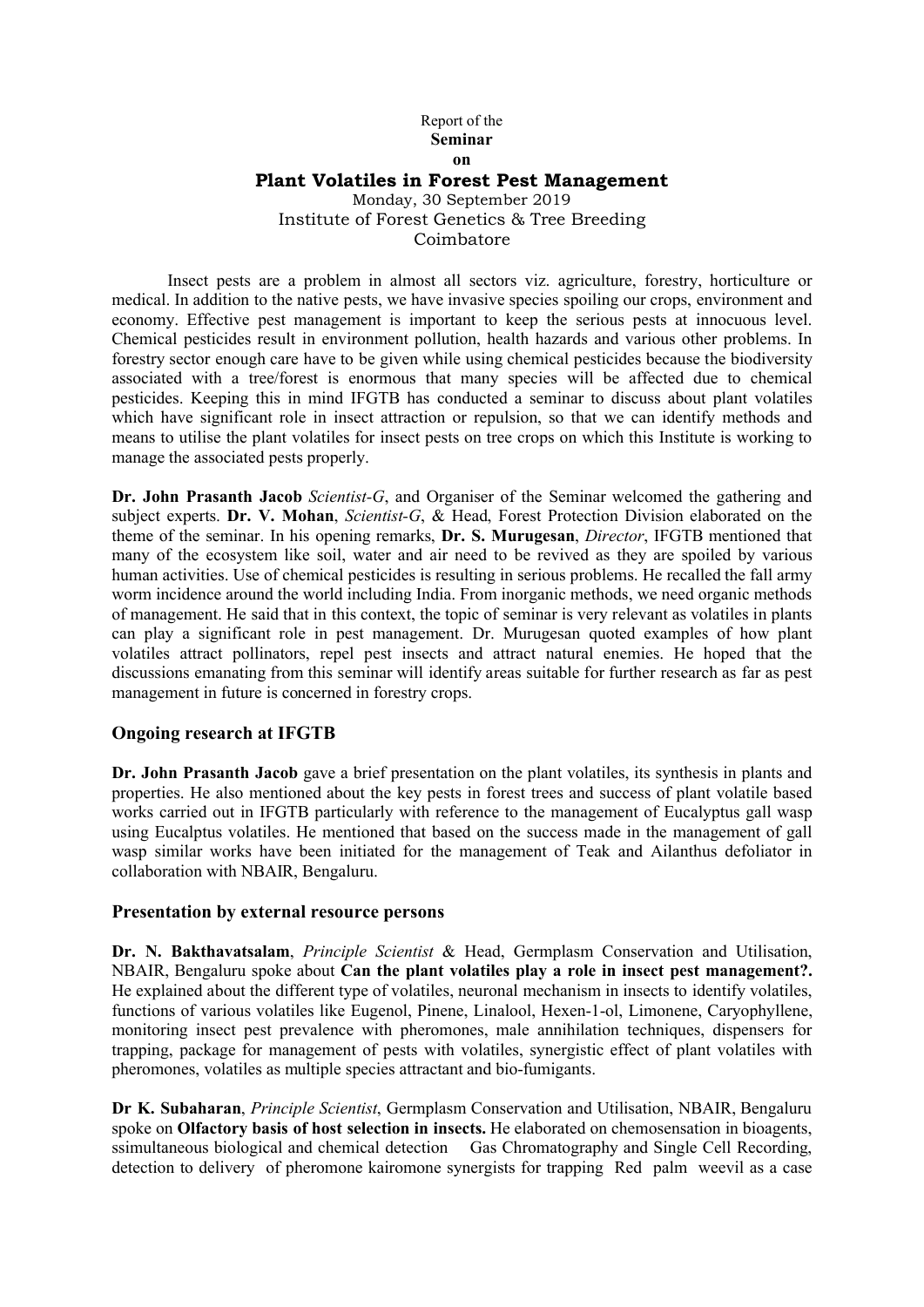study, development of nanomatrix, bio safety of nanoparticles used in release of semiochemicals, chemoecological methods in biological control, Electro Antenogram (EAG) antennal response to host products, olfactory conditioning of parasitoids with host products and effect of sub lethal dose of insecticides onorientation of bioagents.

Dr. Balu, *Scientist-G* & former Head (Retired), Forest Protection Division, IFGTB in his remarks mentioned that the behaviour of insects modulated by plant volatiles can be identified in the field itself. Chemical ecological studies are an important area from where we can derive and develop insect management methods which are eco-friendly. In case IPM is a failure, such techniques with plant volatile can boost the process of pest management. He also stressed the need for development of application technology in forestry. Through metabolic engineering trait specific germplasm which can produce specific chemicals may be identified.

# **Discussion**

In the discussions that followed Dr. Bakthavatsalam mentioned that NBAIR has identified volatiles to attract some of the wood boring insects like cashew and mango borer. He said that in collaboration with IFGTB testing some generic pheromones in hotspot areas can be done for forestry crops because it is an excellent tool for monitoring. Moreover ICAR and ICFRE have entered into an MOU for working together in various fields. An oil based bio-fumigant identified by NBAIR has tremendous scope as termite repellant. He added that many of the volatiles can be integrated with pheromones for successful pest management. He stressed the need for developing technology to put them in farmer's field.

Dr. Balu mentioned about Sal, Teak and Casuarina bores which need solid management measures. Dr. Bakthavatsalam pointed out that two types of pheromones in Cerambycid viz. aggregation and sex pheromones which can be utilized as the need arise. He added that if specific pheromone does not work it cannot be used across different pests species.

For a query posed by Dr. Balu on whether the pesticides used have interference with biocontrol agents, Dr. Subaharan replied that sub lethal dose of pesticides can interfere with the orientation, walking and approaching ability of natural enemies.

Dr. Nagaragan, *Scientist G*, IFGTB enquired about the use of volatiles in pollination in addition to the plant protection aspects. Dr. Subaharan replied that continuous pest problems and economic loss warrants priority for pest management and pollination aspects are not considered to that extent. Moreover availability of funds is also a problem.

Dr. Mathish, *Scientist-F*, IFGTB clarified about the variation in volatile profiles in pest susceptible and tolerant germplasm. Dr. Bakthavatsalam mentioned that based on the electro physiological response it can be understood that the quality and quantity of volatiles in different germplasm varies and a female insect goes in search of a susceptible germplasm on which its progeny can survive. A similar variation observed in eucalyptus germplasm of IFGTB helped IFGTB and NBAIR to jointly develop *EuGalLure*, an attractant for trapping eucalyptus gall wasp recently.

Dr. A. Nicodmus, *Scientist F*, IFGTB recalled that the tree crop being a long rotation crop takes usually half of its cultivation time to get a feedback from stakeholders about the merits and demerits of aspects like cultivation practices and pest management measures. He sought means and ways to hasten this so as to make information available to stakeholders as early as possible. Dr. Bakthavatsalam replied that broad based measures can be attempted to quickly deliver results at initial stages and fine tuning can be done at later stages of crop cultivation time.

Dr. Senthilkumar, *Scientist-F*, IFGTB enquired about the regulatory implication for kairamone and pheromone. Dr. Bakthavatsalam replied that as such there is no regulation associated with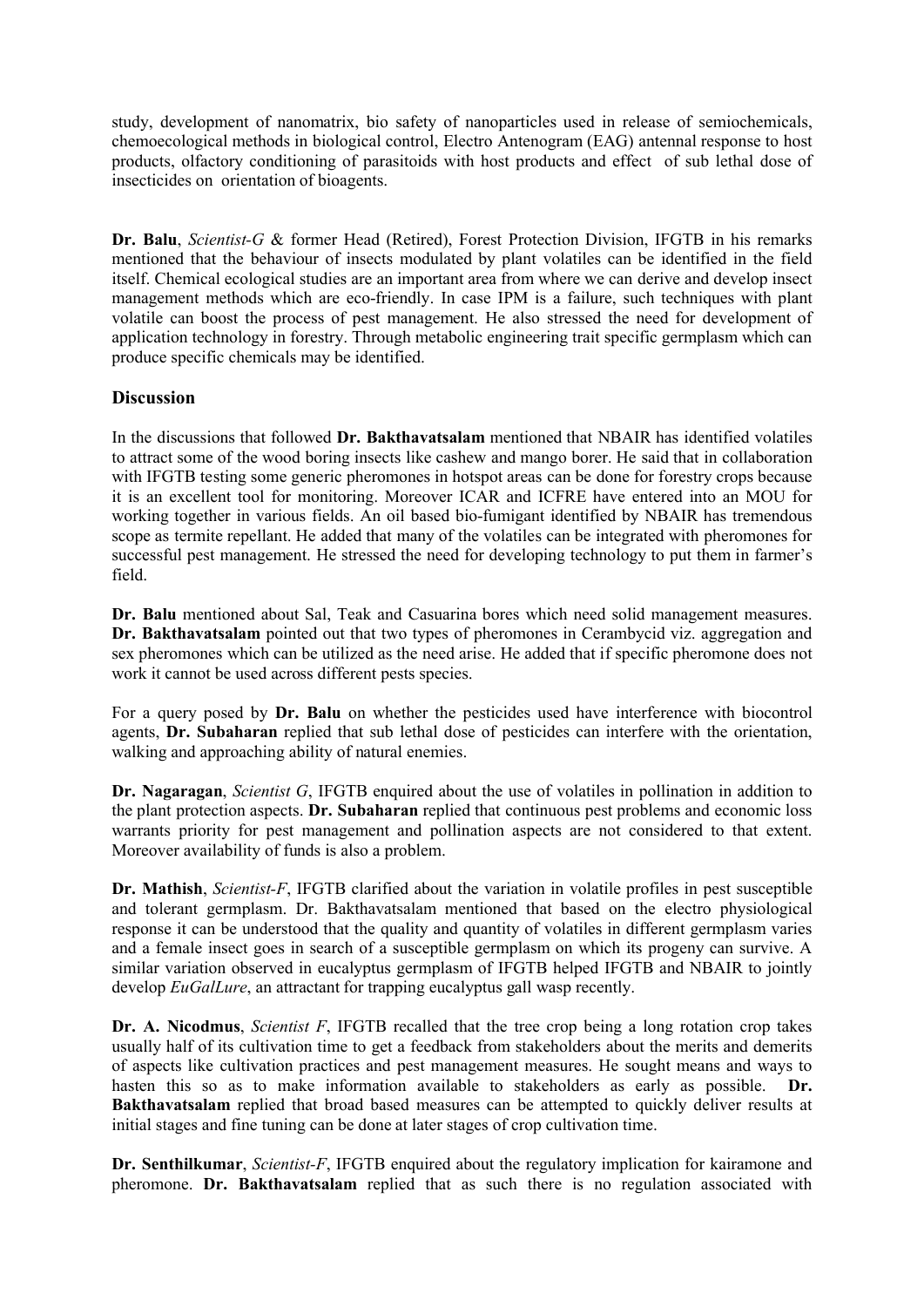kairamone and pheromone. Only for those which interferes with the biological cycle of the organism such as mating disruption require approval from Central Insecticide Board and Registration Committee (CIB&RC). So far there is no Insecticidal Act for pheromones.

Dr. Senthilkumar also enquired about the impact of microbial bio pesticides on the plant volatiles. Dr. Subharan pointed out that studies have shown that female insects usually can detect surface treated with the fungus *Metarhizium anisopliae* and avoid laying eggs on such substratum. Plant based bio pesticides do influence bio control agents to a level. Above a limit neem and entomopathogens are toxic to biocontrol agents.

Dr. Subaharan recalled that there are 40-50 common volatile chemicals in all plants. Difference will be with few of the chemicals. Even external application of specific plant chemicals have shown to enhance pest/natural enemy activity.

Dr. Murugesan thanked all for the active participants in the discussion. He recalled about the biodiversity loss due to various reasons and the possible threat of bio war or bio terrorism with pest insect species. He mentioned the potential of identifying volatile chemicals like caryophyllene form invasive plant species Lantana which can attract biocontrol agents. He stressed the need for developing models and hoped that the association of ICAR and ICFRE through the MOU will open further avenues of collaboration in research.

# Research Gaps for Future Works

Wrapping up the discussions **Dr. John Prasanth Jacob** tagged few areas where future works can be initiated in forest pest management using plant volatiles.

- 1. Identification of management measures for forest tree borers based on the advancements made in the management of agriculture/horticulture pests like mango and cashew wood borers through volatiles.
- 2. Studies on the role of pheromones in combination with plant volatiles to give synergy in pest attraction (for trapping/monitoring) or repulsion.
- 3. Development of Bio-fumigants for management of insects associated with stored forest products.
- 4. Development of Nanotechnology to enhance delivery and coverage in forest pest management with proper application technology.
- 5. Identification of relevant plant volatiles for enhancing biological control of forest insect pests.

Dr. A. Karthikeyan, *Scientist-F* IFTGB proposed the Vote of Thanks